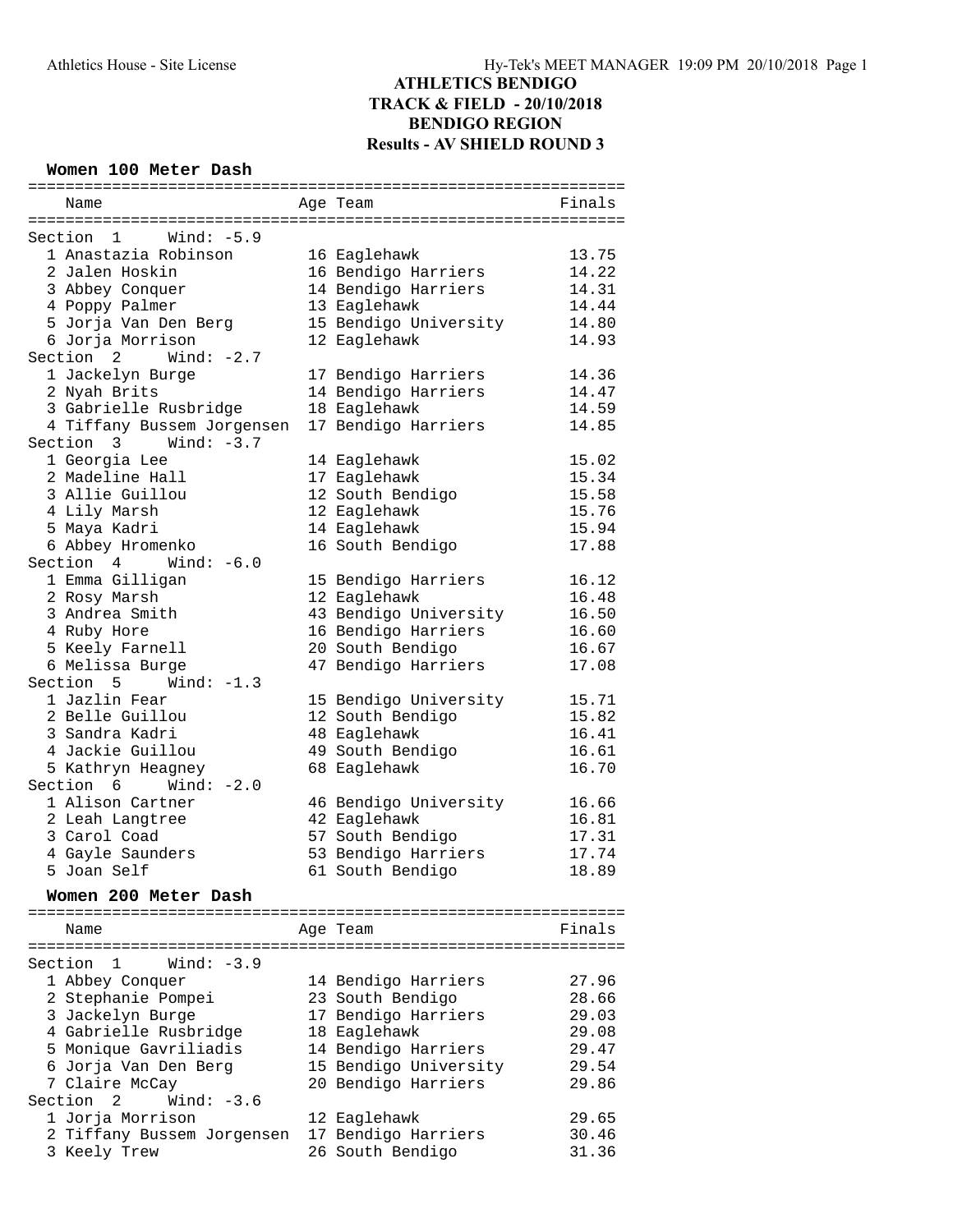Athletics House - Site License Hy-Tek's MEET MANAGER 19:09 PM 20/10/2018 Page 2 **ATHLETICS BENDIGO TRACK & FIELD - 20/10/2018 BENDIGO REGION Results - AV SHIELD ROUND 3**<br>th Bendigo 31.89

4 Allie Guillou 12 South Bendigo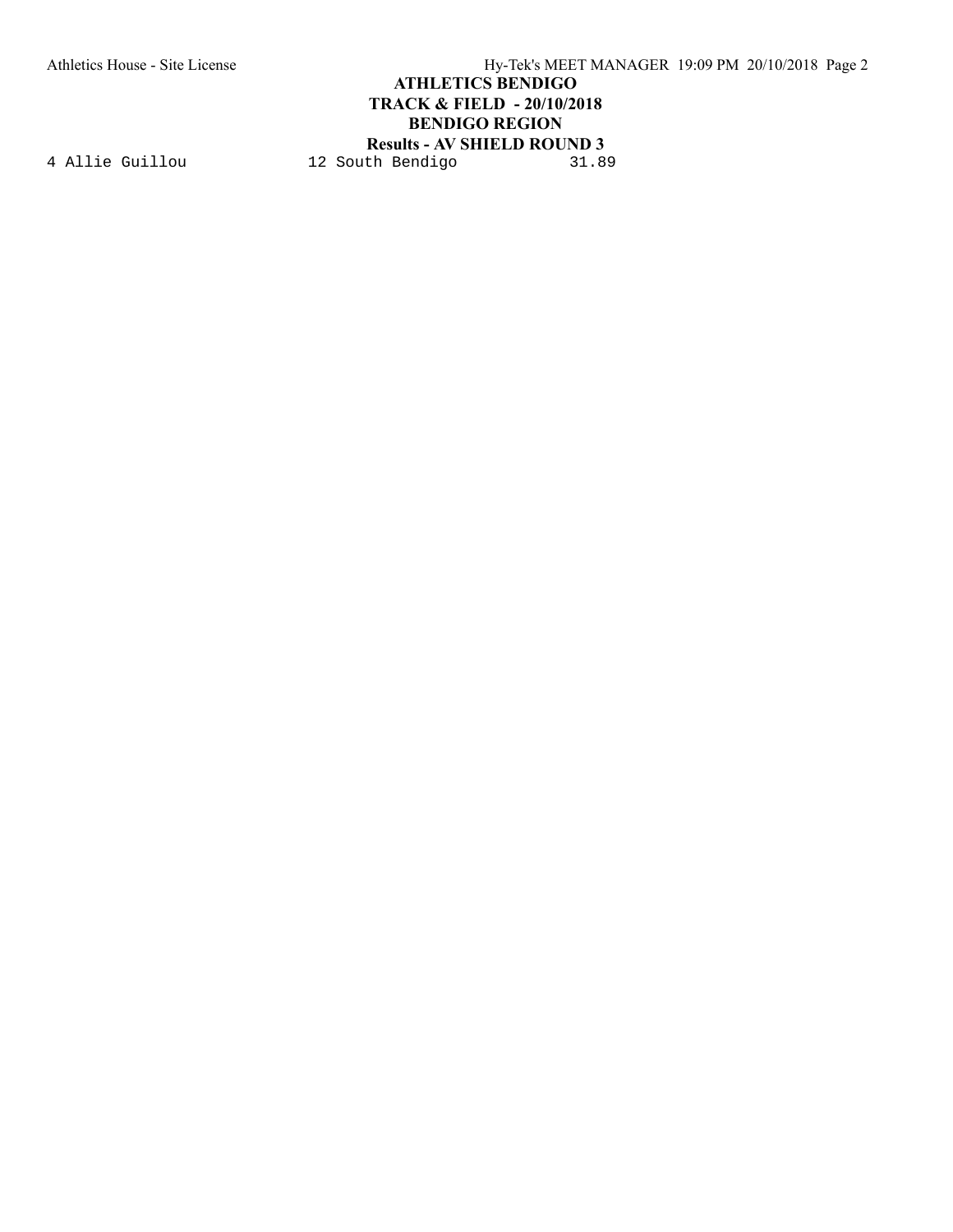# **....Women 200 Meter Dash**

| Section 3 Wind: -1.9         |                       |        |
|------------------------------|-----------------------|--------|
| 1 Scarlett Southern          | 11 South Bendigo      | 32.56  |
| 2 Andrea Smith               | 43 Bendigo University | 33.09  |
| 3 Melissa Burge              | 47 Bendigo Harriers   | 33.63  |
| 4 Belle Guillou              | 12 South Bendigo      | 34.22  |
| 5 Kathryn Heagney            | 68 Eaglehawk          | 34.92  |
| 6 Leah Langtree              | 42 Eaglehawk          | 35.62  |
| 7 Trudy Haines               | 48 South Bendigo      | 36.14  |
| 8 Carol Coad                 | 57 South Bendigo      | 37.40  |
| Wind: -5.6<br>Section 4      |                       |        |
| 1 Ruby Hore                  | 16 Bendigo Harriers   | 34.38  |
| 2 Keely Farnell              | 20 South Bendigo      | 34.84  |
| 3 Jackie Guillou             | 49 South Bendigo      | 36.31  |
| 4 Sandra Kadri               | 48 Eaglehawk          | 36.94  |
| 5 Courtney Campbell          | 12 South Bendigo      | 38.69  |
| 6 Annette Curtis             | 62 South Bendigo      | 45.87  |
| 7 Kylie Campbell             | 42 South Bendigo      | 46.70  |
| Men 100 Meter Dash           |                       |        |
|                              |                       |        |
| Name                         | Age Team              | Finals |
|                              |                       |        |
| Wind: $-3.0$<br>Section 1    |                       |        |
| 1 xAntonio Vaitohi           | 15 Bendigo Harriers   | X11.63 |
| 2 Brayden Hall               | 15 Eaglehawk          | 12.48  |
| 3 Daniel Baldwin             | 16 Bendigo Harriers   | 12.50  |
| 4 Darcy Nelson               | 17 South Bendigo      | 12.71  |
| 5 xThomas Smith              | 20 Bendigo Harriers   | X12.85 |
| Section 2<br>Wind: $0.4$     |                       |        |
| 1 Seth Hoskin                | 14 Bendigo Harriers   | 12.20  |
| 2 Jack McKenzie              | 16 South Bendigo      | 12.32  |
| 3 Louis Schenker             | 25 Bendigo Harriers   | 12.47  |
| 4 James Woods                | 15 South Bendigo      | 12.53  |
| 5 xKenan Seebah              | 15 Eaglehawk          | X12.59 |
| 6 Liam Gay                   | 14 South Bendigo      | 12.83  |
| 7 Oliver Muggleton           | 16 South Bendigo      | 12.84  |
| 8 David Chisholm             | 50 Eaglehawk          | 13.80  |
| Section $3$ Wind: $-2.6$     |                       |        |
| 1 Brett Gilligan             | 41 Bendigo Harriers   | 12.96  |
| 2 Sebastyn Andrea            | 13 South Bendigo      | 13.13  |
| 3 Aaron Norton               | 39 South Bendigo      | 13.70  |
| 3 %Timothy Sullivan T38      | 43 Eaglehawk          | 13.70  |
| 5 Jeremy Vaughan             | 38 Bendigo Harriers   | 13.88  |
| 6 Lachlan Carr               | 22 Bendigo Harriers   | 14.00  |
| 7 Antony Langdon             | 50 Eaglehawk          | 14.13  |
| 8 Nicholas Alexander         | 14 South Bendigo      | 14.21  |
| Section 4<br>Wind: $-2.4$    |                       |        |
| 1 xAngus Skirka              | 14 South Bendigo      | X13.85 |
| 1 Harry Roberts              | 13 Eaglehawk          | 13.85  |
| 3 Terry Hicks                | 64 Eaglehawk          | 14.18  |
| 4 Reeve Evans                | 11 Bendigo Harriers   | 15.14  |
| Section<br>5<br>Wind: $-2.1$ |                       |        |
| 1 Logan Hromenko             | 13 South Bendigo      | 15.71  |
| 2 Jake Gavriliadis           | 12 Bendigo Harriers   | 15.98  |
| 3 Peter Savage               | 64 Eaglehawk          | 17.21  |
| 4 Zachari Ooi                | 11 Bendigo Harriers   | 17.99  |
| 5 Alex Gavriliadis           | 14 Bendigo Harriers   | 18.22  |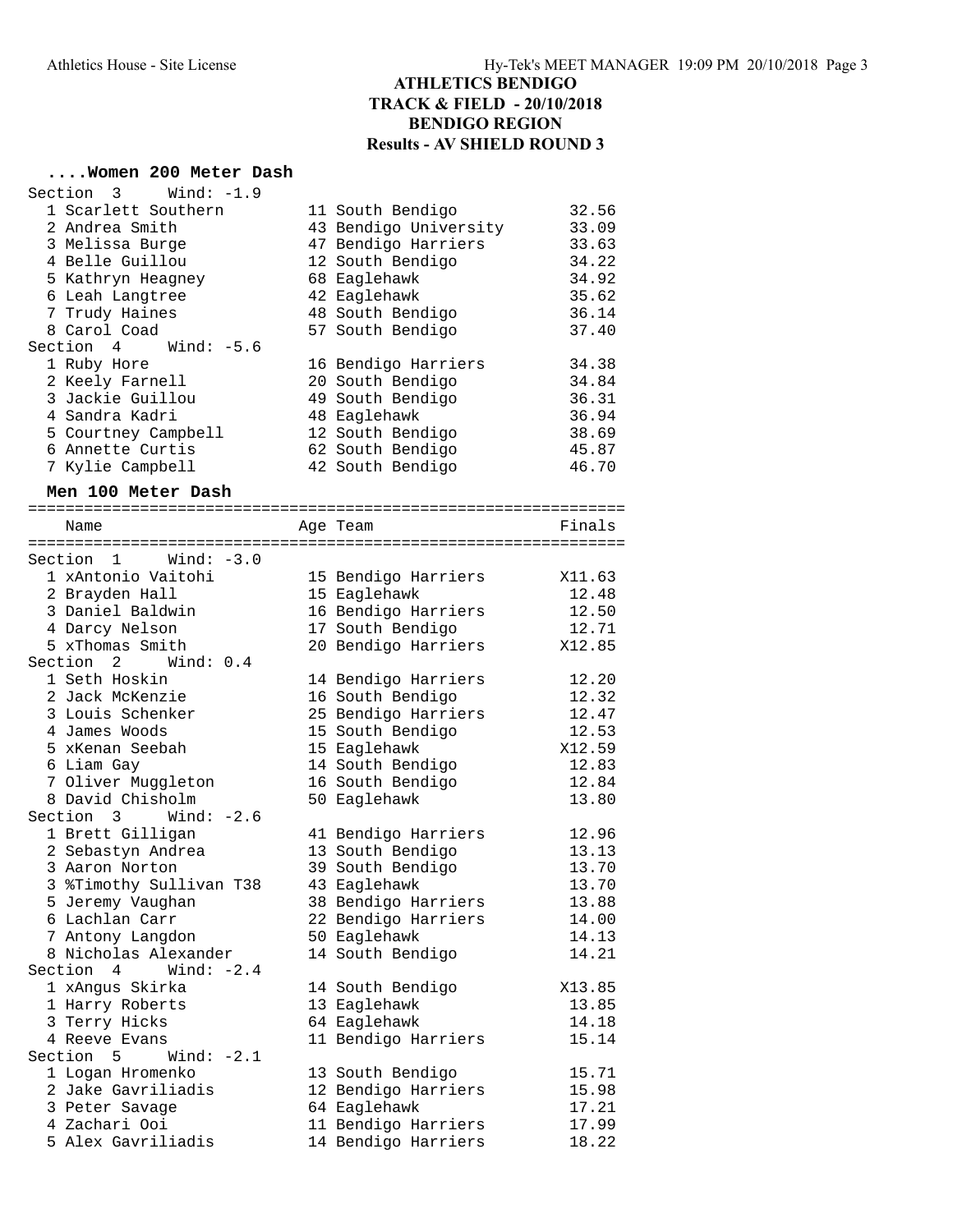#### **Men 200 Meter Dash**

|                          | :=================================== |          |
|--------------------------|--------------------------------------|----------|
| Name                     | Age Team                             | Finals   |
|                          |                                      |          |
| Section 1 Wind: -5.6     |                                      |          |
| 1 xAntonio Vaitohi       | 15 Bendigo Harriers                  | X23.61   |
| 2 Jake Hilson            | 19 South Bendigo                     | 23.88    |
| 3 Nigel Self             | 27 Bendigo University                | 25.19    |
| 4 Darcy Nelson           | 17 South Bendigo                     | 25.89    |
| 5 Brayden Hall           | 15 Eaglehawk                         | 26.99    |
| Section 2<br>Wind: 0.6   |                                      |          |
| 1 Daniel Baldwin         | 16 Bendigo Harriers                  | 25.08    |
| 2 Jack McKenzie          | 16 South Bendigo                     | 25.72    |
| 3 Oliver Muggleton       | 16 South Bendigo                     | 25.72    |
| 4 Luke Matthews          | 37 Bendigo Harriers                  | 25.77    |
| 5 Louis Schenker         | 25 Bendigo Harriers                  | 25.94    |
| 6 xKenan Seebah          | 15 Eaglehawk                         | X26.30   |
| 7 Liam Gay               | 14 South Bendigo                     | 26.52    |
| 8 David Chisholm         | 50 Eaglehawk                         | 26.61    |
| Section $3$ Wind: $-2.8$ |                                      |          |
|                          | 19 Bendigo Harriers                  | X26.53   |
| 1 xJemuel Pryse          |                                      |          |
| 2 Sebastyn Andrea        | 13 South Bendigo                     | 27.51    |
| 3 Jeremy Vaughan         | 38 Bendigo Harriers                  | 27.63    |
| 4 %Timothy Sullivan T38  | 43 Eaglehawk                         | 27.90    |
| 5 Harry Roberts          | 13 Eaglehawk                         | 28.18    |
| 6 Terry Hicks            | 64 Eaglehawk                         | 28.60    |
| 7 Neil Shaw              | 45 Bendigo Harriers                  | 30.06    |
| Section 4<br>Wind: -2.1  |                                      |          |
| 1 Lachlan Carr           | 22 Bendigo Harriers                  | 27.81    |
| 2 Antony Langdon         | 50 Eaglehawk                         | 28.19    |
| 3 Reeve Evans            | 11 Bendigo Harriers                  | 31.59    |
| 4 David Heislers         | 53 Bendigo University                | 31.91    |
| 5 Logan Hromenko         | 13 South Bendigo                     | 32.03    |
| 6 Eric Baker             | 56 Bendigo Harriers                  | 32.96    |
| $Section 5$ Wind: $-3.9$ |                                      |          |
| 1 Jake Gavriliadis       | 12 Bendigo Harriers                  | 33.13    |
| 2 Kevin Shanahan         | 62 Eaglehawk                         | 35.55    |
| 3 Zachari Ooi            | 11 Bendigo Harriers                  | 36.14    |
|                          |                                      |          |
| Mixed 800 Meter Run      |                                      |          |
|                          |                                      |          |
| Name                     | Age Team                             | Finals   |
|                          |                                      |          |
| Section<br>1             |                                      |          |
| 1 Jake Hilson            | M19 South Bendigo                    | 2:06.07  |
| 2 Jack Popplestone       | M18 South Bendigo                    | 2:07.16  |
| 3 Brett Gilligan         | M41 Bendigo Harriers                 | 2:18.99  |
| 4 Luke Matthews          | M37 Bendigo Harriers                 | 2:19.86  |
| 5 Declan Osborne         | M17 Bendigo Harriers                 | 2:22.55  |
| 6 Darcy Nelson           | M17 South Bendigo                    | 2:23.56  |
| 7 xJemuel Pryse          | M19 Bendigo Harriers                 | X2:34.69 |
| 8 Gregory Hilson         | M49 South Bendigo                    | 2:42.60  |
| Section<br>- 2           |                                      |          |
| 1 Zackery Tickell        | M13 South Bendigo                    | 2:26.83  |
| 2 Aaron Norton           | M39 South Bendigo                    | 2:27.21  |
| 3 Logan Tickell          | M12 South Bendigo                    | 2:29.18  |
|                          |                                      |          |
| 4 Peter Cowell           | M55 Bendigo Harriers                 | 2:37.04  |
| 5 Jeremy Vaughan         | M38 Bendigo Harriers                 | 2:37.48  |
| Section 3                |                                      |          |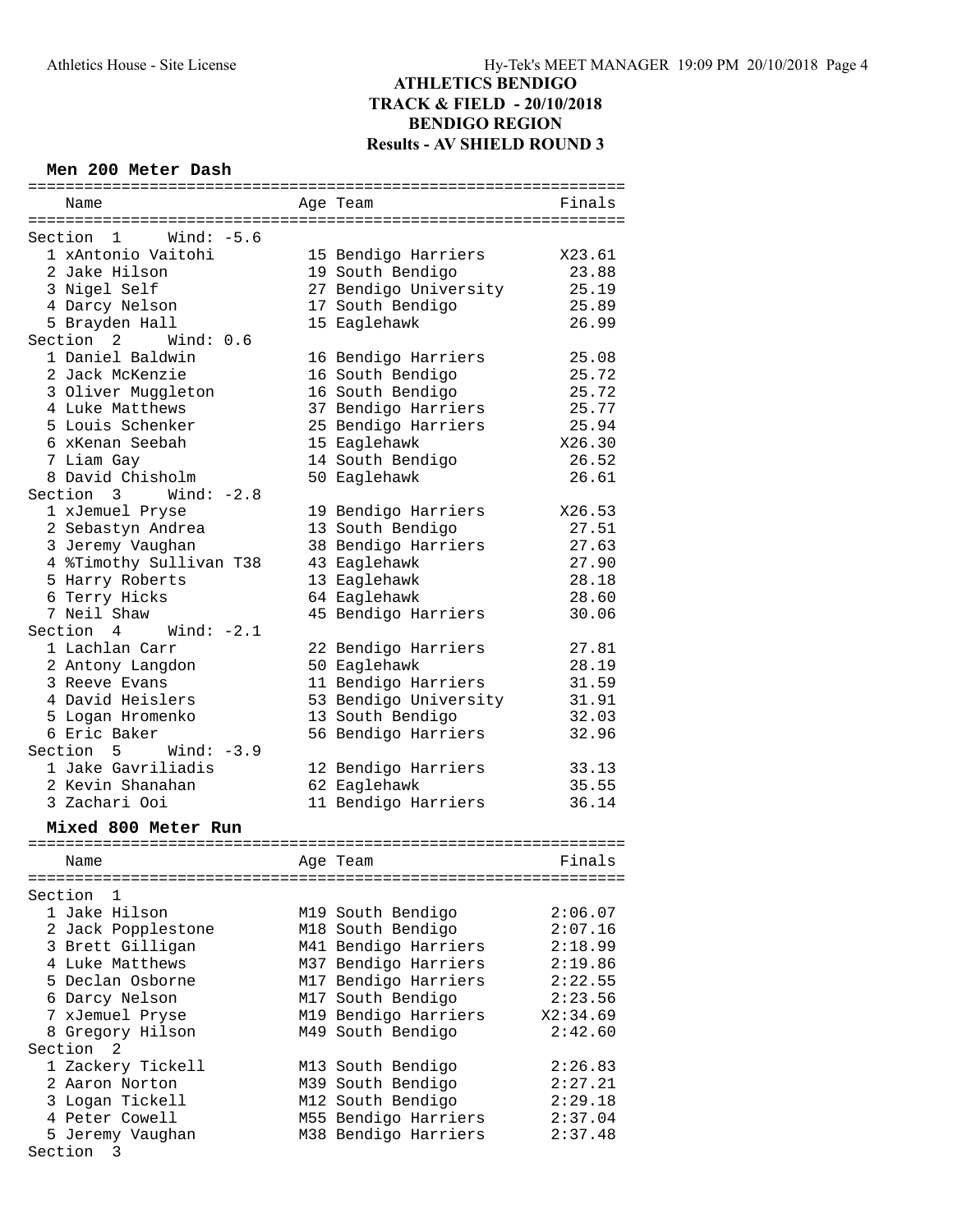Athletics House - Site License Hy-Tek's MEET MANAGER 19:09 PM 20/10/2018 Page 5 **ATHLETICS BENDIGO TRACK & FIELD - 20/10/2018 BENDIGO REGION Results - AV SHIELD ROUND 3**<br>1ehawk 2:35.67

1 Leigh Hall M44 Eaglehawk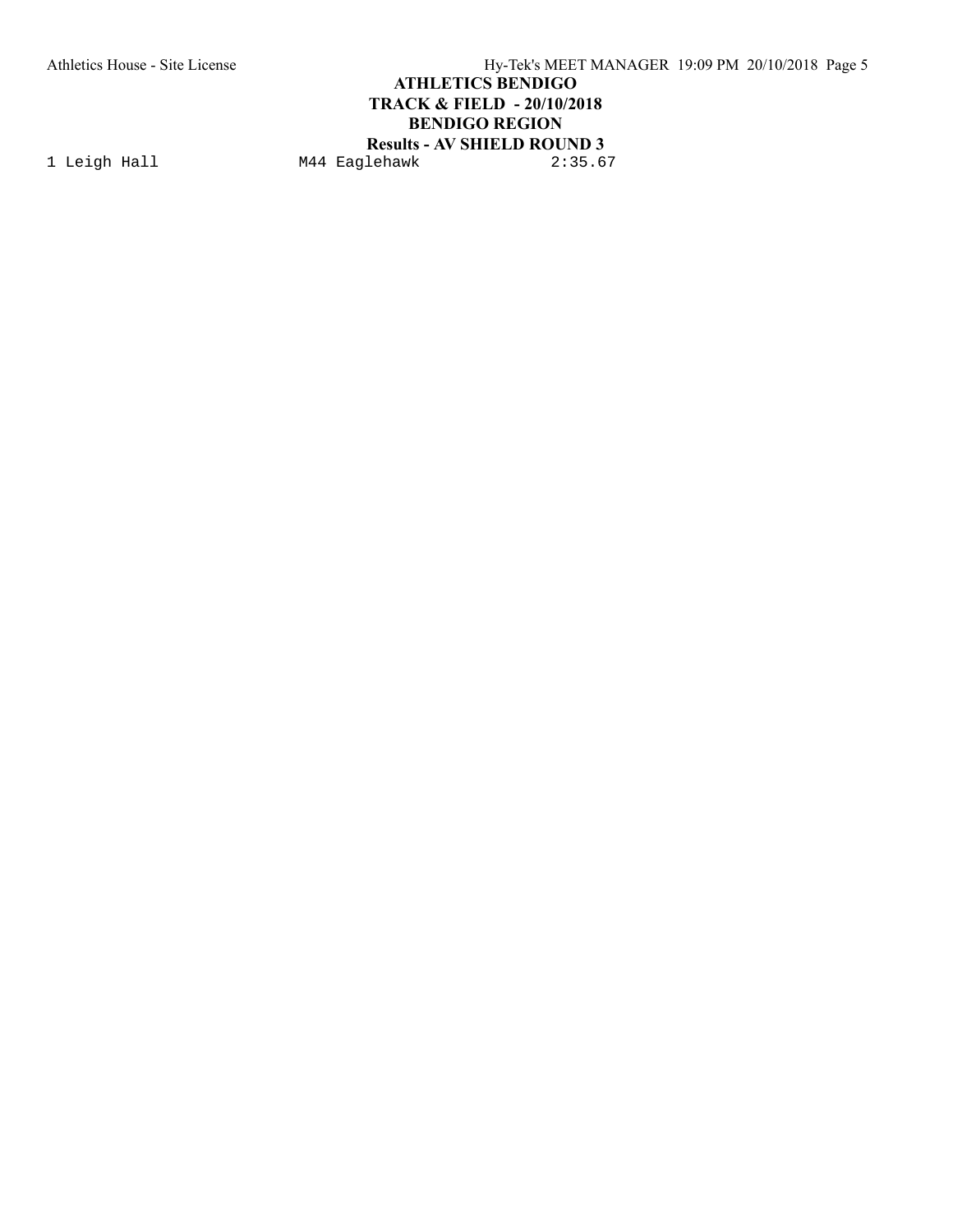#### **....Mixed 800 Meter Run**

| 2 Stephanie Pompei                              | W23 South Bendigo      | 2:39.96              |
|-------------------------------------------------|------------------------|----------------------|
| 3 David Heislers                                | M53 Bendigo University | 2:40.55              |
| 4 Eric Baker                                    | M56 Bendigo Harriers   | 2:43.24              |
| 5 Tiffany Bussem Jorgensen W17 Bendigo Harriers |                        | 2:43.73              |
| 6 Phoebe Lonsdale                               | W13 Bendigo University | 2:49.22              |
| 7 Geoff Jordan                                  | M49 Bendigo Harriers   | 2:53.73              |
| Section 4                                       |                        |                      |
| 1 Scarlett Southern                             | W11 South Bendigo      | 2:51.33              |
| 2 Geoff Shaw                                    | M70 Bendigo Harriers   | 2:52.14              |
| 3 Keely Fullerton                               | W13 Eaglehawk          | 2:59.92              |
| 4 Keely Trew                                    | W26 South Bendigo      | 3:02.04              |
| 5 Kevin Shanahan                                | M62 Eaglehawk          | 3:09.08              |
| Section 5                                       |                        |                      |
| 1 Andrea Smith                                  | W43 Bendigo University | 2:57.44              |
| 2 Alison Cartner                                | W46 Bendigo University | 3:01.91              |
| 3 Jazlin Fear                                   | W15 Bendigo University | 3:08.21              |
| 4 John Justice                                  | M81 South Bendigo      | 3:18.08              |
| 5 Garnet Rodda                                  | M69 Bendigo Harriers   | 3:21.31              |
| 6 George Flack                                  | M65 Eaglehawk          | 4:19.02              |
|                                                 |                        |                      |
| Mixed 3000 Meter Run                            |                        |                      |
| Name                                            |                        | Finals               |
|                                                 | Age Team               |                      |
| Section 1                                       |                        |                      |
| 1 Nigel Preston                                 | M35 Bendigo University | 9:22.62              |
| 2 Philip Noden                                  | M48 Bendigo Harriers   | 10:21.67             |
| 3 Aidan Whitfort                                | M11 Williamstown       | 11:15.20             |
| 4 Peter Cowell                                  | M55 Bendigo Harriers   | 11:22.26             |
| 5 Lachlan Carr                                  | M22 Bendigo Harriers   | 11:34.50             |
| 6 David Heislers                                |                        | 11:37.39             |
|                                                 | M53 Bendigo University |                      |
| 7 Christopher Timewell                          | M44 South Bendigo      | 12:30.79<br>12:31.21 |
| 8 Tanner Fear<br>9 Eric Baker                   | M11 Bendigo University |                      |
|                                                 | M56 Bendigo Harriers   | 12:55.28             |
| 10 Yvette Tuohey                                | W28 Bendigo Harriers   | 13:26.46             |
| 11 Kevin Shanahan                               | M62 Eaglehawk          | 13:49.22             |
| 12 Alison Cartner                               | W46 Bendigo University | 14:02.32             |
| 13 Brodie Vaughan                               | W10 Bendigo Harriers   | 14:03.80             |
| 14 Maddison Vaughan                             | W12 Bendigo Harriers   | 14:20.57             |
| 15 Melinda Gilligan                             | W43 Bendigo Harriers   | 15:18.91             |
| -- Garnet Rodda                                 | M69 Bendigo Harriers   | DNF                  |
| Mixed 200 Meter Hurdles                         |                        |                      |
| --------------------                            |                        |                      |
| Name                                            | Age Team               | Finals               |
|                                                 |                        |                      |
| Section 1 Wind: -1.3                            |                        |                      |
| 1 Zackery Tickell                               | M13 South Bendigo      | 33.14                |
| Mixed 400 Meter Hurdles                         |                        |                      |
|                                                 |                        |                      |
| Name<br>====================                    | Age Team               | Finals               |
| =============                                   |                        |                      |
| Section<br>1                                    |                        |                      |
| 1 Peter Curtis                                  | M24 South Bendigo      | 1:12.40              |

-- Toni Phillips M46 Eaglehawk DNF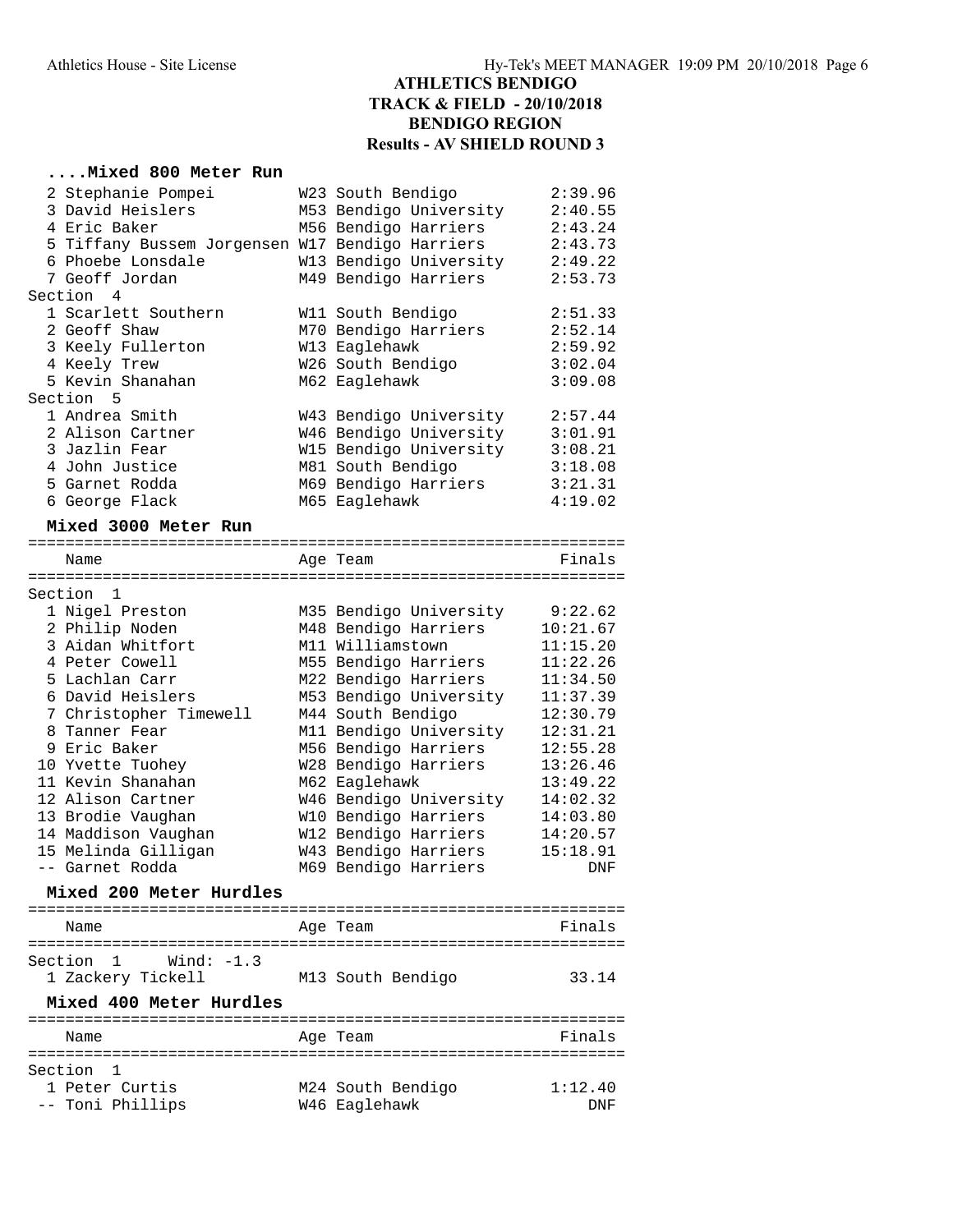# **Mixed 4x400 Meter Relay**

| Team                                                                    |                       | Finals                         |
|-------------------------------------------------------------------------|-----------------------|--------------------------------|
| 1 South Bendigo<br>'' A '                                               |                       | 4:18.40                        |
| 1) Logan Tickell 12                                                     | 2) Zackery Tickell 13 |                                |
| 3) Jack McKenzie 16                                                     |                       | 4) Oliver Muggleton 16         |
| 2 Bendigo Harriers 'A'                                                  |                       | 4:28.25                        |
| 1) Brett Gilligan 41                                                    | 2) Philip Noden 48    |                                |
| 3) Neil Shaw 45                                                         | 4) Geoff Shaw 70      |                                |
| 3 Eaglehawk 'A'                                                         |                       | 4:31.14                        |
| 1) %Timothy Sullivan 43                                                 | 2) Brayden Hall 15    |                                |
| 3) Leigh Hall 44                                                        | 4) Kevin Shanahan 62  |                                |
| 4 Bendigo Harriers 'B'                                                  |                       | 4:41.31                        |
| 1) Lachlan Carr 22                                                      | 2) Jeremy Vaughan 38  |                                |
| 3) Declan Osborne 17                                                    | 4) Eric Baker 56      |                                |
| 5 Bendigo Harriers<br>$\overline{\phantom{a}}$ $\overline{\phantom{a}}$ |                       | 5:19.63                        |
| 1) Monique Gavriliadis 14                                               |                       | 2) Tiffany Bussem Jorgensen 17 |
| 3) Yvette Tuohey 28                                                     |                       | 4) Maddison Vaughan 12         |
| 6 Eaglehawk 'B'                                                         |                       | 5:49.47                        |
| 1) Jorja Morrison 12                                                    | 2) Kathryn Heagney 68 |                                |
| 3) Leah Langtree 42                                                     | 4) Sandra Kadri 48    |                                |
| 7 South Bendigo 'B'                                                     |                       | 6:13.31                        |
| 1) Trudy Haines 48                                                      | 2) Jackie Guillou 49  |                                |
| 3) Jennifer Payne 62                                                    | 4) Carol Coad 57      |                                |
|                                                                         |                       |                                |
| Mixed High Jump                                                         |                       |                                |
| Name                                                                    | Age Team              | Finals                         |
|                                                                         |                       |                                |
| Flight 1                                                                |                       |                                |
| 1 James Woods                                                           | M15 South Bendigo     | 1.80m                          |
| 2 Jade Richardson                                                       | W17 Bendigo Harriers  | 1.50m                          |
| 2 Darcy Nelson                                                          | M17 South Bendigo     | 1.50 <sub>m</sub>              |
| 4 Gregory Hilson                                                        | M49 South Bendigo     | 1.45m                          |
| 4 Peter Curtis                                                          | M24 South Bendigo     | 1.45m                          |
| 6 Aaron Norton                                                          | M39 South Bendigo     | 1.40 <sub>m</sub>              |
| 7 Abbey Hromenko                                                        | W16 South Bendigo     | 1.35m                          |
| Flight 2                                                                |                       |                                |
| 1 Jack McKenzie                                                         | M16 South Bendigo     | 1.60m                          |
| 2 Oliver Muggleton                                                      | M16 South Bendigo     | 1.50 <sub>m</sub>              |
| 3 Emma Gilligan                                                         | W15 Bendigo Harriers  | 1.45m                          |
| 3 Connor Clarke                                                         | M13 Bendigo Harriers  | 1.45m                          |
| 5 David Chisholm                                                        | M50 Eaglehawk         | 1.35m                          |
| 5 Geoff Shaw                                                            | M70 Bendigo Harriers  | 1.35m                          |
| 7 Trudy Haines                                                          | W48 South Bendigo     | 1.30 <sub>m</sub>              |
| 7 Harry Roberts                                                         | M13 Eaglehawk         | 1.30m                          |
| 9 Terry Hicks                                                           | M64 Eaglehawk         | 1.25m                          |
| 9 Antony Langdon                                                        | M50 Eaglehawk         | 1.25m                          |
| Flight<br>- 3                                                           |                       |                                |
| 1 Neil Shaw                                                             | M45 Bendigo Harriers  | 1.30 <sub>m</sub>              |
| 2 Keely Fullerton                                                       | W13 Eaglehawk         | 1.25m                          |
| 2 Jalen Hoskin                                                          | W16 Bendigo Harriers  | 1.25m                          |
| 4 Scarlett Southern                                                     | W11 South Bendigo     | 1.20 <sub>m</sub>              |
| 5 Zachari Ooi                                                           | M11 Bendigo Harriers  | 1.10m                          |
|                                                                         |                       |                                |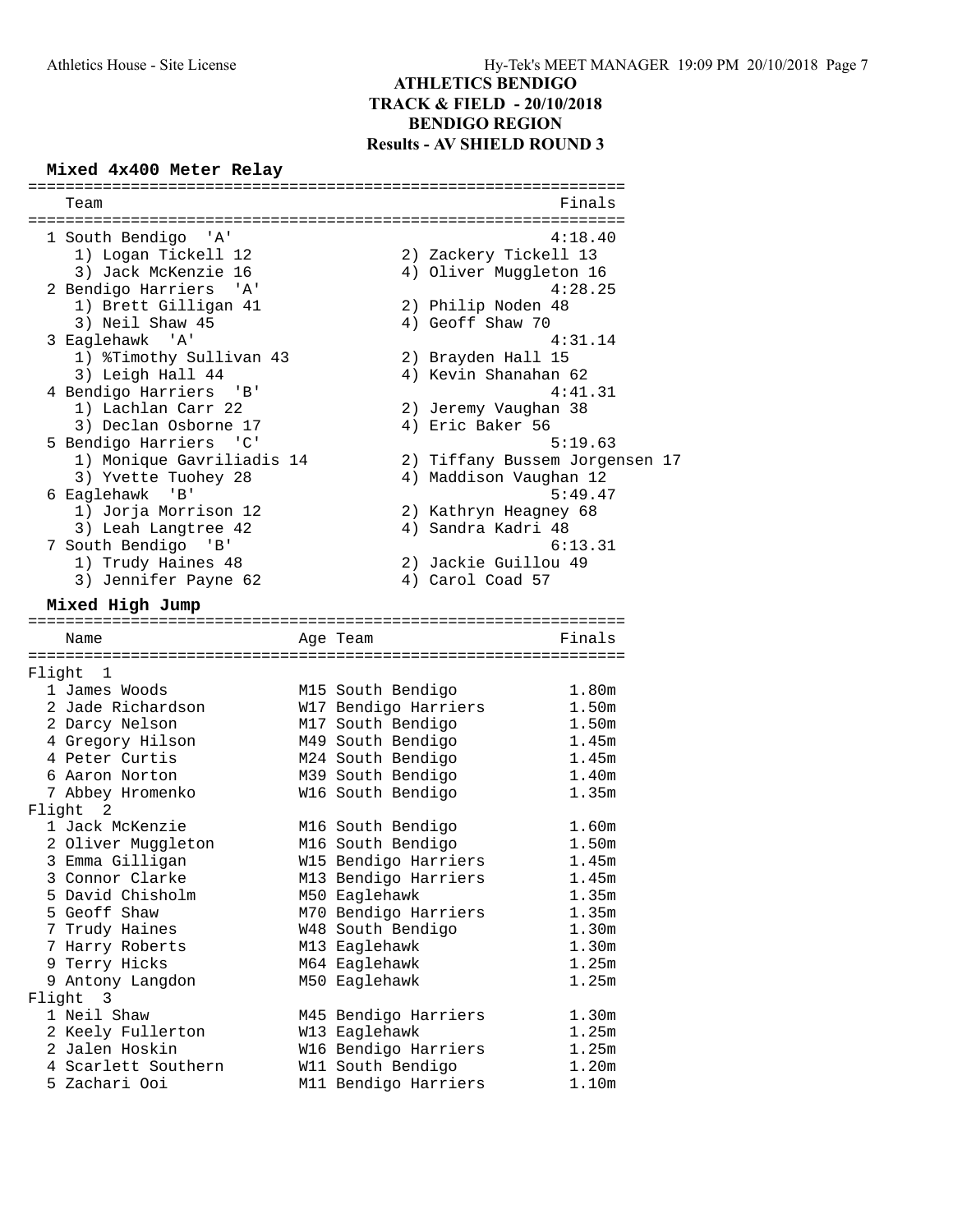#### **Mixed Triple Jump**

|        |                       | =============================<br>============ |                   |        |
|--------|-----------------------|-----------------------------------------------|-------------------|--------|
|        | Name                  | Age Team                                      | Finals            | Wind   |
| Flight | - 1                   |                                               |                   |        |
|        | 1 Brayden Hall        | M15 Eaglehawk                                 | 11.55m            | 3.8    |
|        | 2 Geoff Shaw          | M70 Bendigo Harriers                          | 9.72m             | 0.1    |
|        | 3 Keely Fullerton     | W13 Eaglehawk                                 | 8.45m             | 2.0    |
|        | 4 Leigh Hall          | M44 Eaglehawk                                 | 8.39m             | 2.7    |
|        | 5 Logan Hromenko      | M13 South Bendigo                             | 8.11m             | 0.9    |
|        | 6 Toni Phillips       | W46 Eaglehawk                                 | 7.99m             | 2.2    |
|        | 7 Tanner Fear         | M11 Bendigo University                        | 7.49m             | 2.9    |
|        | 8 Maddison Vaughan    | W12 Bendigo Harriers                          | 7.28m             | 4.1    |
|        | 9 Joan Self           | W61 South Bendigo                             | 7.13m             | 5.5    |
|        | 10 Brodie Vaughan     | W10 Bendigo Harriers                          | 5.87m             | 1.5    |
| Flight | 2                     |                                               |                   |        |
|        | 1 Darcy Nelson        | M17 South Bendigo                             | 11.00m            | 1.6    |
|        | 2 Sebastyn Andrea     | M13 South Bendigo                             | 10.99m            | 6.3    |
|        | 3 Zackery Tickell     | M13 South Bendigo                             | 10.15m            | 5.6    |
|        | 3 Jeremy Vaughan      | M38 Bendigo Harriers                          | 10.15m            | 6.0    |
|        | 5 Abbey Conquer       | W14 Bendigo Harriers                          | 10.09m            | 2.1    |
|        | 6 Ella Dee Farnell    | W17 South Bendigo                             | 10.05m            | 0.2    |
|        | 7 Jalen Hoskin        | W16 Bendigo Harriers                          | 10.02m            | 1.8    |
|        | 8 Poppy Palmer        | W13 Eaglehawk                                 | 9.72m             | 1.6    |
|        | 9 Jorja Morrison      | W12 Eaglehawk                                 | 9.45m             | 3.2    |
|        | 10 Jackelyn Burge     | W17 Bendigo Harriers                          | 9.29m             | 4.7    |
|        | 11 Lily Marsh         | W12 Eaglehawk                                 | 9.25m             | $-0.9$ |
|        | 12 Eliza Sullivan     | W14 South Bendigo                             | 9.10m             | 2.5    |
|        | 13 Maya Kadri         | W14 Eaglehawk                                 | 8.72m             | 2.9    |
|        | 14 Rosy Marsh         | W12 Eaglehawk                                 | 8.47m             | 3.8    |
|        | Flight 3              |                                               |                   |        |
|        | 1 Harry Roberts       | M13 Eaglehawk                                 | 10.85m            | 1.7    |
|        | 2 Allie Guillou       | W12 South Bendigo                             | 8.56m             | 2.1    |
|        | 3 Nyah Brits          | W14 Bendigo Harriers                          | 8.44 <sub>m</sub> | 1.1    |
|        | 4 Madeline Hall       | W17 Eaglehawk                                 | 8.19m             | $+0.0$ |
|        | 5 Belle Guillou       | W12 South Bendigo                             | 7.90m             | 2.8    |
|        | 6 Jazlin Fear         | W15 Bendigo University                        | 7.48m             | 2.2    |
|        | 7 Alex Gavriliadis    | M14 Bendigo Harriers                          | 7.00m             | 2.1    |
|        | 8 Trudy Haines        | W48 South Bendigo                             | 6.87m             | 3.6    |
|        | 9 Carol Coad          | W57 South Bendigo                             | 6.81m             | 0.6    |
|        | Mixed Shot Put        |                                               |                   |        |
|        | ------------          |                                               |                   |        |
|        | Name                  | Age Team                                      | Finals            |        |
| Flight | ı                     |                                               |                   |        |
|        | 1 Jake Gavriliadis    | M12 Bendigo Harriers                          | 11.93m            |        |
|        | 2 MacKenzie Cooper    | M19 Bendigo Harriers                          | 11.54m            |        |
|        | 3 Anthony Messerle    | M24 Bendigo University                        | 10.25m            |        |
|        | 4 Bailey Cooper       | M21 Bendigo Harriers                          | 9.84m             |        |
|        | 5 Harry Roberts       | M13 Eaglehawk                                 | 9.54m             |        |
|        | 6 Monique Gavriliadis | W14 Bendigo Harriers                          | 9.10m             |        |
|        | 7 Ella Dee Farnell    | W17 South Bendigo                             | 8.78m             |        |
|        | 8 David Chisholm      | M50 Eaglehawk                                 | 8.70m             |        |
|        | 9 Jackelyn Burge      | W17 Bendigo Harriers                          | 8.66m             |        |
|        | 9 Terry Hicks         | M64 Eaglehawk                                 | 8.66m             |        |
|        | 11 Siobhan Thompson   | W21 Eaglehawk                                 | 8.42m             |        |
|        | 12 Neil Shaw          | M45 Bendigo Harriers                          | 8.19m             |        |
|        | 13 Claire McCay       | W20 Bendigo Harriers                          | 8.00m             |        |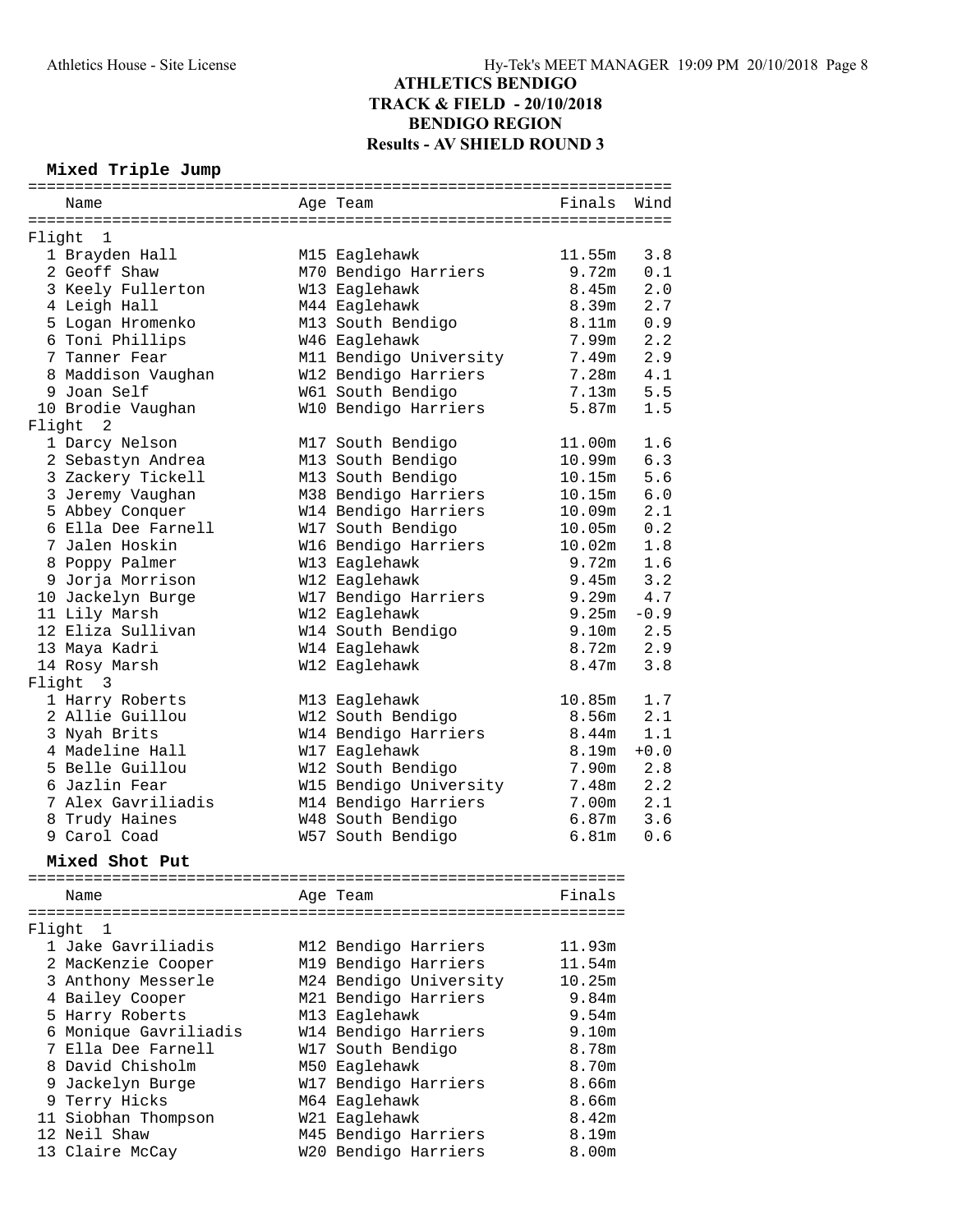Athletics House - Site License Hy-Tek's MEET MANAGER 19:09 PM 20/10/2018 Page 9

## **ATHLETICS BENDIGO TRACK & FIELD - 20/10/2018 BENDIGO REGION**

# **Results - AV SHIELD ROUND 3**<br>th Bendigo 7.89m

14 Cassidy Miller W12 South Bendigo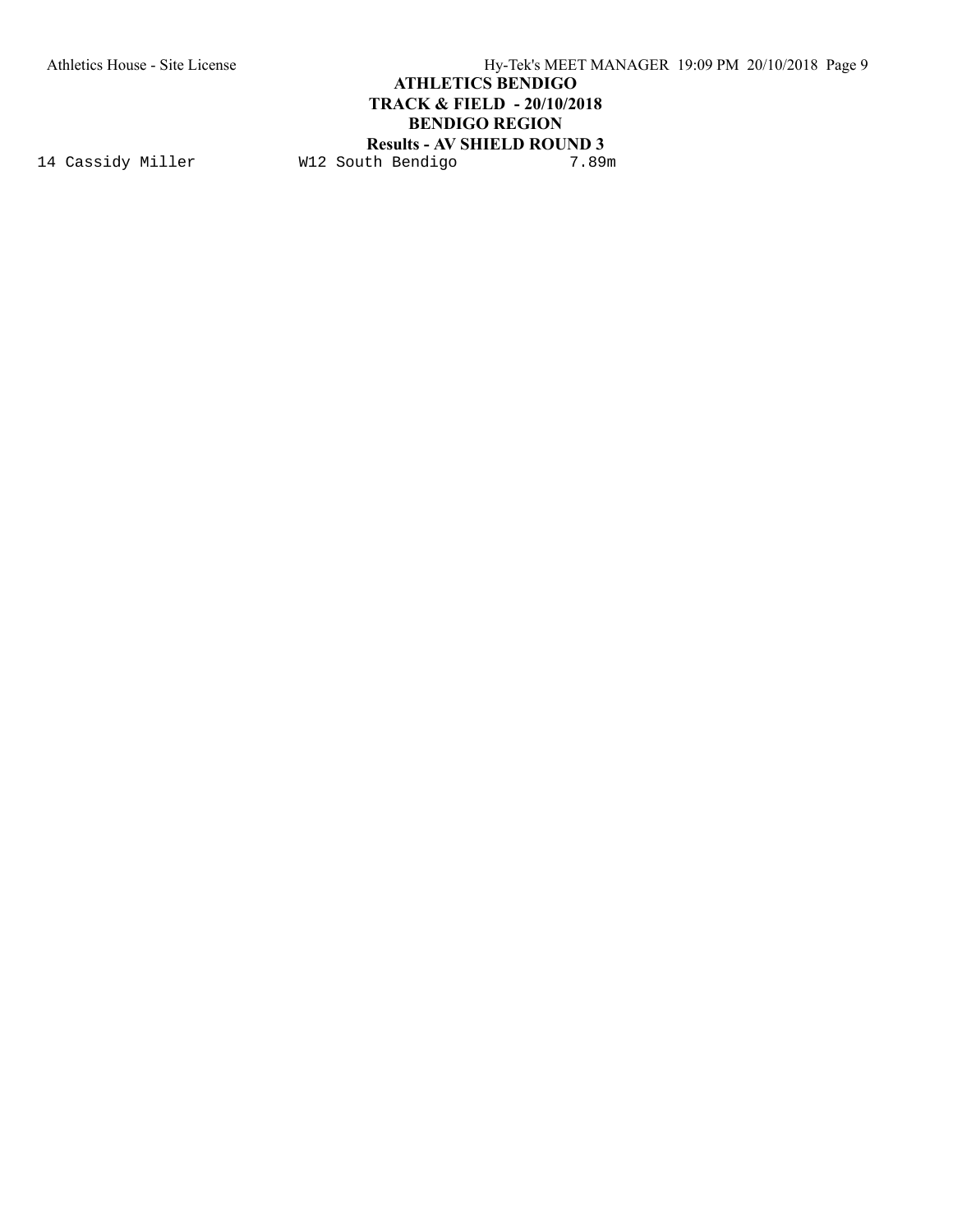#### **....Mixed Shot Put**

|        | 15 Joan Self                                | W61 South Bendigo                  | 6.88m                      |
|--------|---------------------------------------------|------------------------------------|----------------------------|
|        | 16 Trudy Haines                             | W48 South Bendigo                  | 6.73m                      |
|        | -- Toni Phillips                            | W46 Eaglehawk                      | FOUL                       |
|        | -- Eric Baker                               | M56 Bendigo Harriers               | FOUL                       |
|        | -- xJemuel Pryse                            | M19 Bendigo Harriers               | X12.03m                    |
|        | Flight 2                                    |                                    |                            |
|        | 1 Madeline Hall                             | W17 Eaglehawk                      | 9.13m                      |
|        | 2 Alex Gavriliadis                          | M14 Bendigo Harriers               | 7.69m                      |
|        | 3 Melinda Gilligan                          | W43 Bendigo Harriers               | 6.45m                      |
|        | 4 Amanda Robinson                           | W39 Bendigo Harriers               | 6.41m                      |
|        | 5 Keely Fullerton                           | W13 Eaglehawk                      | 6.30m                      |
|        | 6 Gayle Saunders                            | W53 Bendigo Harriers               | 6.26m                      |
|        | 7 Carol Coad                                | W57 South Bendigo                  | 6.11m                      |
|        | 8 John Justice                              | M81 South Bendigo                  | 5.97m                      |
|        | 9 Keely Farnell                             | W20 South Bendigo                  | 5.95m                      |
|        | 10 Melissa Burge                            | W47 Bendigo Harriers               | 5.65m                      |
|        | 11 Annette Curtis                           | W62 South Bendigo                  | 5.44m                      |
|        | 12 Samantha Hall                            | W42 Eaglehawk                      | 5.40 <sub>m</sub>          |
|        | 13 Allie Guillou                            | W12 South Bendigo                  | 5.24m                      |
|        | 14 Barbara Bryant                           | W64 Eaglehawk                      | 5.14m                      |
|        | 15 Belle Guillou                            | W12 South Bendigo                  | 4.90m                      |
|        | 16 Jennifer Payne                           | W62 South Bendigo<br>W61 Eaglehawk | 4.81 <sub>m</sub><br>4.59m |
|        | 17 Wendy Ennor                              |                                    |                            |
|        | Mixed Discus Throw                          |                                    |                            |
|        |                                             |                                    |                            |
|        | Name                                        | Age Team                           | Finals                     |
|        | Flight 1                                    |                                    |                            |
|        | 1 Anthony Messerle                          | M24 Bendigo University             | 38.25m                     |
|        | 2 xJemuel Pryse                             | M19 Bendigo Harriers               | X37.42m                    |
|        | 3 Jake Gavriliadis                          | M12 Bendigo Harriers               | 29.93m                     |
|        | 4 Jayne Norton                              | W43 South Bendigo                  | 26.97m                     |
|        | 5 Siobhan Thompson                          | W21 Eaglehawk                      | 26.95m                     |
|        | 6 Olivia Graham                             | W18 Eaglehawk                      | 26.82m                     |
|        | 7 Tiahna Robinson                           | W14 Bendigo Harriers               | 26.00m                     |
|        | 8 Bailey Cooper                             | M21 Bendigo Harriers               | 24.17m                     |
|        | 9 MacKenzie Cooper                          | M19 Bendigo Harriers               | 23.59m                     |
|        | 10 Craig Graham                             | M53 Eaglehawk                      | 23.05m                     |
|        | 11 Garnet Rodda                             | M69 Bendigo Harriers               | 22.83m                     |
|        | 12 Cassidy Miller                           | W12 South Bendigo                  | 22.46m                     |
|        | 13 Ruby Hore                                | W16 Bendigo Harriers               | 22.30m                     |
|        | 14 Neil Shaw                                | M45 Bendigo Harriers               | 21.92m                     |
|        | 15 Claire Noonan                            | W14 Eaglehawk                      | 21.22m                     |
|        | 16 Alex Gavriliadis                         | M14 Bendigo Harriers               | 21.06m                     |
|        | 17 Martin Fryer                             | M74 Eaglehawk                      | 20.82m                     |
|        | 18 Geoff Jordan                             | M49 Bendigo Harriers               | 19.97m                     |
|        | 19 Amanda Robinson                          | W39 Bendigo Harriers               | 19.91m                     |
|        | 20 Peter Savage                             | M64 Eaglehawk                      | 19.22m                     |
|        | 21 Joan Self                                | W61 South Bendigo                  | 17.33m                     |
|        | 22 Carol Coad                               | W57 South Bendigo                  | 16.80m                     |
|        | 23 Keely Fullerton                          | W13 Eaglehawk                      | 14.72m                     |
|        | 24 Andrea Smith                             | W43 Bendigo University             | 12.28m                     |
|        | 25 Zachari Ooi                              | M11 Bendigo Harriers               | 11.26m                     |
|        | -- Brett Gilligan                           | M41 Bendigo Harriers               | FOUL                       |
|        |                                             |                                    |                            |
|        | -- Louis Schenker                           | M25 Bendigo Harriers               | FOUL                       |
| Flight | $\overline{\phantom{0}}^2$<br>1 Terry Hicks | M64 Eaglehawk                      | 31.22m                     |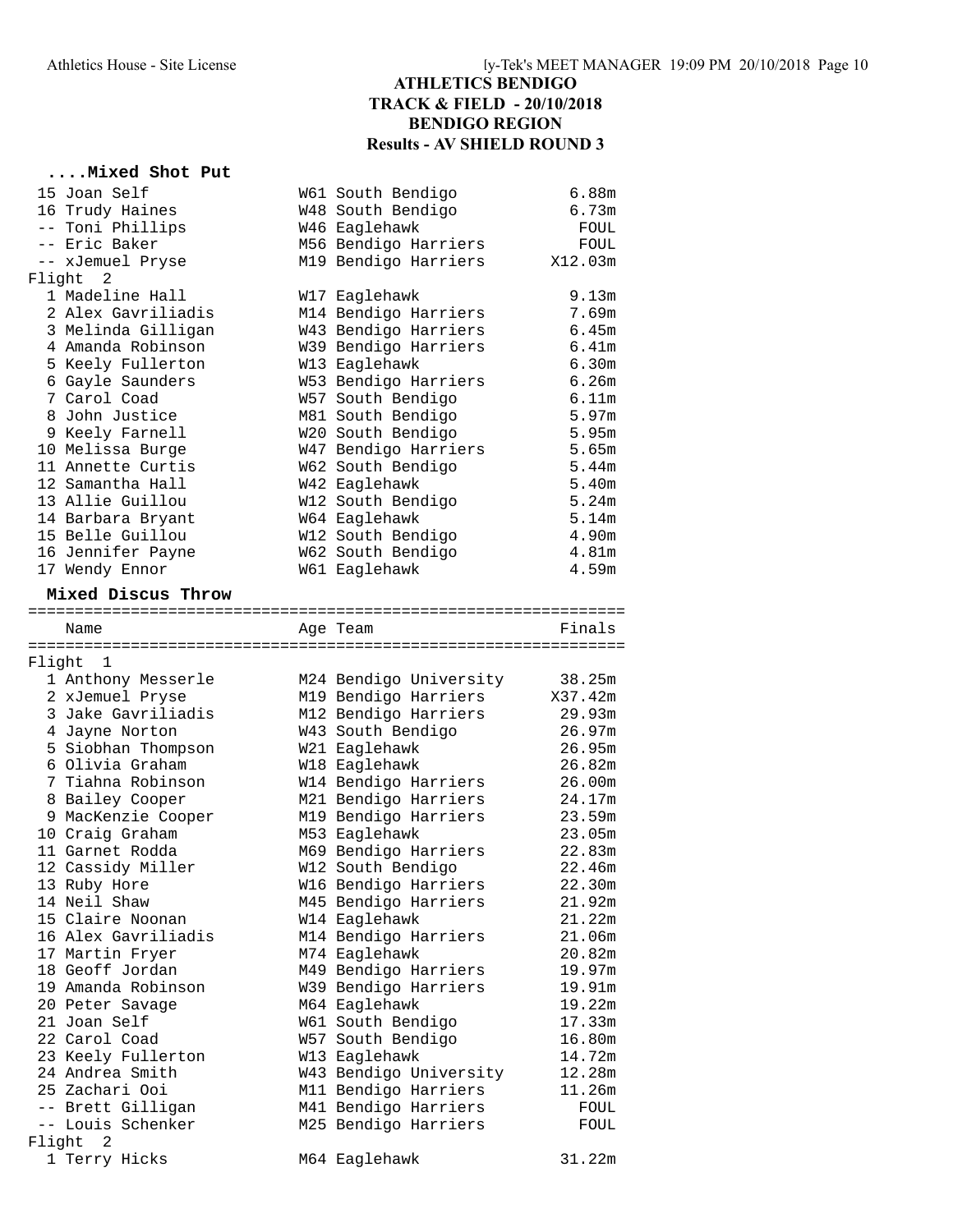Athletics House - Site License Hy-Tek's MEET MANAGER 19:09 PM 20/10/2018 Page 11

## **ATHLETICS BENDIGO TRACK & FIELD - 20/10/2018 BENDIGO REGION Results - AV SHIELD ROUND 3**